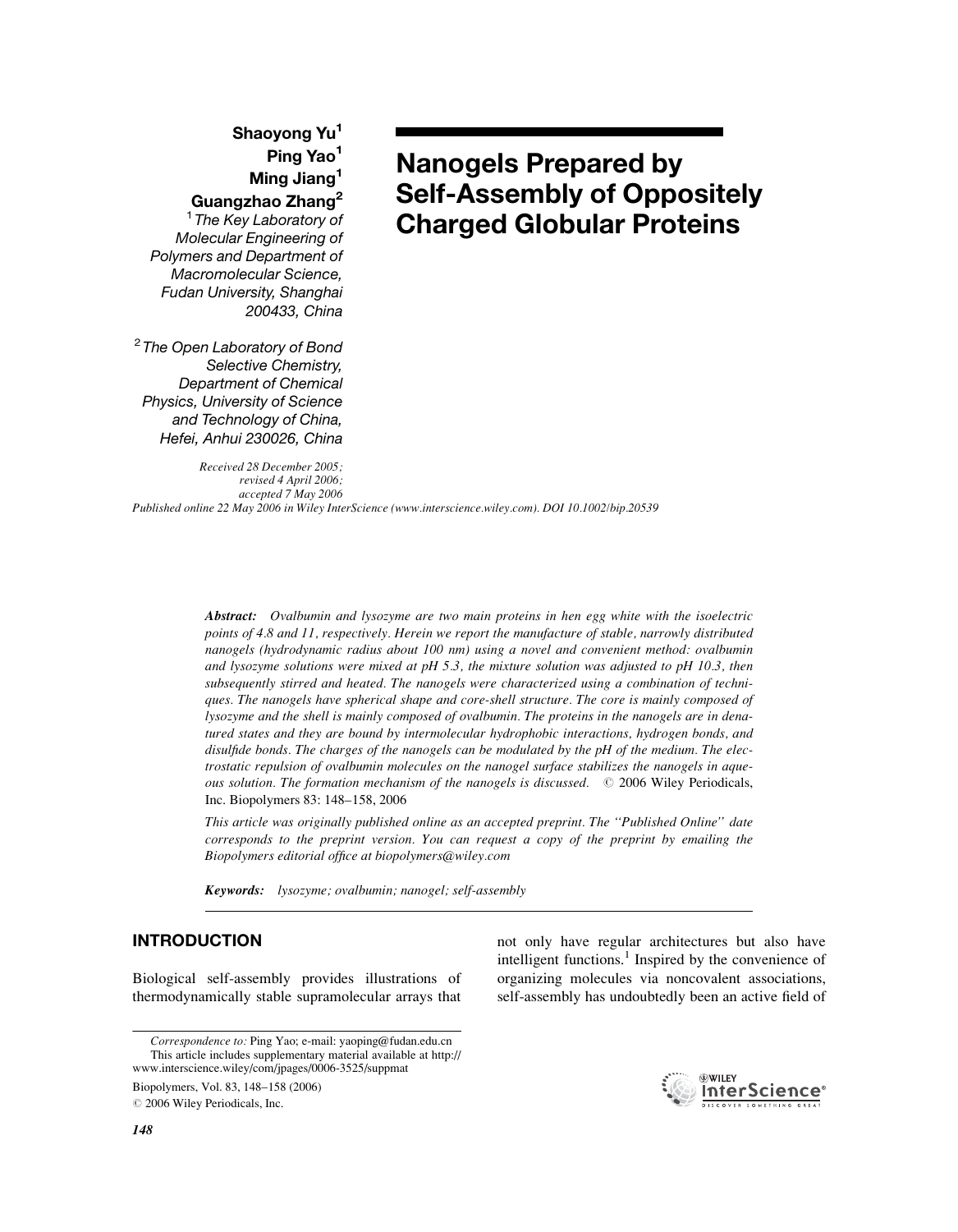current chemistry and has found wide application. $2-6$ Among all of the building blocks suitable for self-assembly, many researchers concentrate on the synthetic molecules and have obtained many results<sup>7-9</sup>; on the other hand, many researchers use DNA, proteins, lipids, and even viruses to fabricate potential biological materials.<sup>6,10–12</sup> For example, Cao and Armitage et al. synthesized and characterized thermoreversible biopolymer microgels based on hydrogen bonding of DNA and recoverable enzymatic microgel based on biomolecular recognition.<sup>13,14</sup> Clark et al.<sup>11</sup> recently reviewed nanoscale self-bioassemblies using the linkers of nucleic acid complementarity and protein specific interactions, such as antigen and antibody, streptavidin and biotin. However, there are few researchers studying the self-assembly of the proteins without the linkers of specific interactions in aqueous solution. The reasons are as follows: when two oppositely charged proteins are mixed, structureless aggregates or precipitates form; when two proteins with the same charges are mixed, electrostatic repulsion results in no complex forming; when the proteins are in a denatured condition, only fibril,  $15-17$  gel, and coagulation<sup>18</sup> form.

Food proteins have many functions, such as lipid and flavor binding and retention, gelation, and emulsification.<sup>19</sup> Therefore, food proteins are ideal materials to fabricate nanoparticles for drug delivery. Gelation of food proteins is an important property and has been discussed in many articles.<sup>20</sup> The gelation process follows three steps after the initial heat-denaturation of the food protein $18$ : the formation of aggregates via hydrophobic interaction, the stiffening of the aggregates through sulphydryl–disulfide reaction, and a large increase in elasticity resulting from the formation of multiple hydrogen bonds upon cooling. Proteins are polyampholytes and their charges and hydrophobicity/hydrophilicity are pH dependent. Protein hydrogel is a network cross-linked by hydrophobic interaction and disulfide bonds and hydrogen bonds. $^{21}$ It is reasonable to think that food protein hydrogels with nanoscale dimensions are ideal candidates for loading and releasing drugs as synthetic polymer microgels and micelles have demonstrated, because the pH response property of the gel offers reversible sites to bind and release drugs, the low density and network property offer more space and binding sites to load drugs, the cross-linking property can suppress dissociation upon dilution, and the nano- or microsize can respond to the environmental stimulation immediately.<sup>2,22,23</sup> However, as far as we know, there is no report on nanogels produced with proteins solely.

Ovalbumin and lysozyme are two main proteins in hen egg white. In detail, ovalbumin is a monomeric phosphoglycoprotein, it consists of 385 amino acid residues, the molecular weight is 47,000 Da, and the isoelectric point (pI) is  $4.8<sup>21</sup>$  The ovalbumin molecule has one internal disulfide bond and four free sulphydryl groups. It has an ellipsoidal shape with dimensions of  $7 \times 4.5 \times 5$  nm (PDB: 1OVA).<sup>18</sup> Lysozyme is a well-known enzyme that has the ability to cause lysis of bacterial cells.<sup>24</sup> The lysozyme molecule has 129 amino acid residues, molecular weight of 14351 Da, pI of  $11<sup>21</sup>$  four internal disulfide bonds, and an ellipsoidal shape with dimensions of 3.8  $\times$  2.4  $\times$  2.2 nm (PDB: 2LYZ). Matsudomi et al.<sup>25</sup> have reported heat-induced aggregation between ovalbumin and lysozyme at neutral pH, which was caused by electrostatic attraction, and sulphydryl–disulfide interchange between the heat-denatured protein molecules. Heating ovalbumin or lysozyme solution individually, transparent solution, turbid suspension, transparent gel, translucent gel, or opaque gel was obtained depending on the concentration of the protein, pH and ionic strength of the solution.<sup>26,27</sup> In this article, we use a convenient method to assemble ovalbumin and lysozyme, two oppositely charged globular proteins, to narrowly dispersed nanogels. The nanogels are characterized using a combination of techniques. The formation mechanism of the nanogels is discussed.

#### MATERIALS AND METHODS

#### **Materials**

Egg white ovalbumin from Sigma Chemical Co. (St. Louis, MO; grade IV) and egg white lysozyme from Sino-American Biotechnology Co. (Shanghai, China) were used without further purification. All other reagents with analytical grade were purchased commercially and used as received. All samples were prepared with deionized water purified to a resistance of  $17-18$  M $\Omega$ .

#### Nanogel Preparation

Ovalbumin aqueous solution (43  $\mu$ M) was added dropwise into lysozyme aqueous solution (43  $\mu$ M) with gently stirring until final molar ratio (MR) of ovalbumin to lysozyme 0.4 was obtained. After the two proteins were mixed, the pH of the mixture reached 5.3. Then the pH of the mixture was adjusted to 10.3 with 1*M* NaOH. After gentle stirring for 1 h and then heating at  $80^{\circ}$ C for 90 min, a homogeneously dispersed nanogel solution was obtained. The procedure shown here is a standard one; the other conditions used in this report will be specially indicated.

#### Quartz Crystal Microbalance-Dissipation (QCM-D) Measurement

Individual ovalbumin or lysozyme was dissolved in phosphate buffered saline (PBS) solution (10 mM phosphate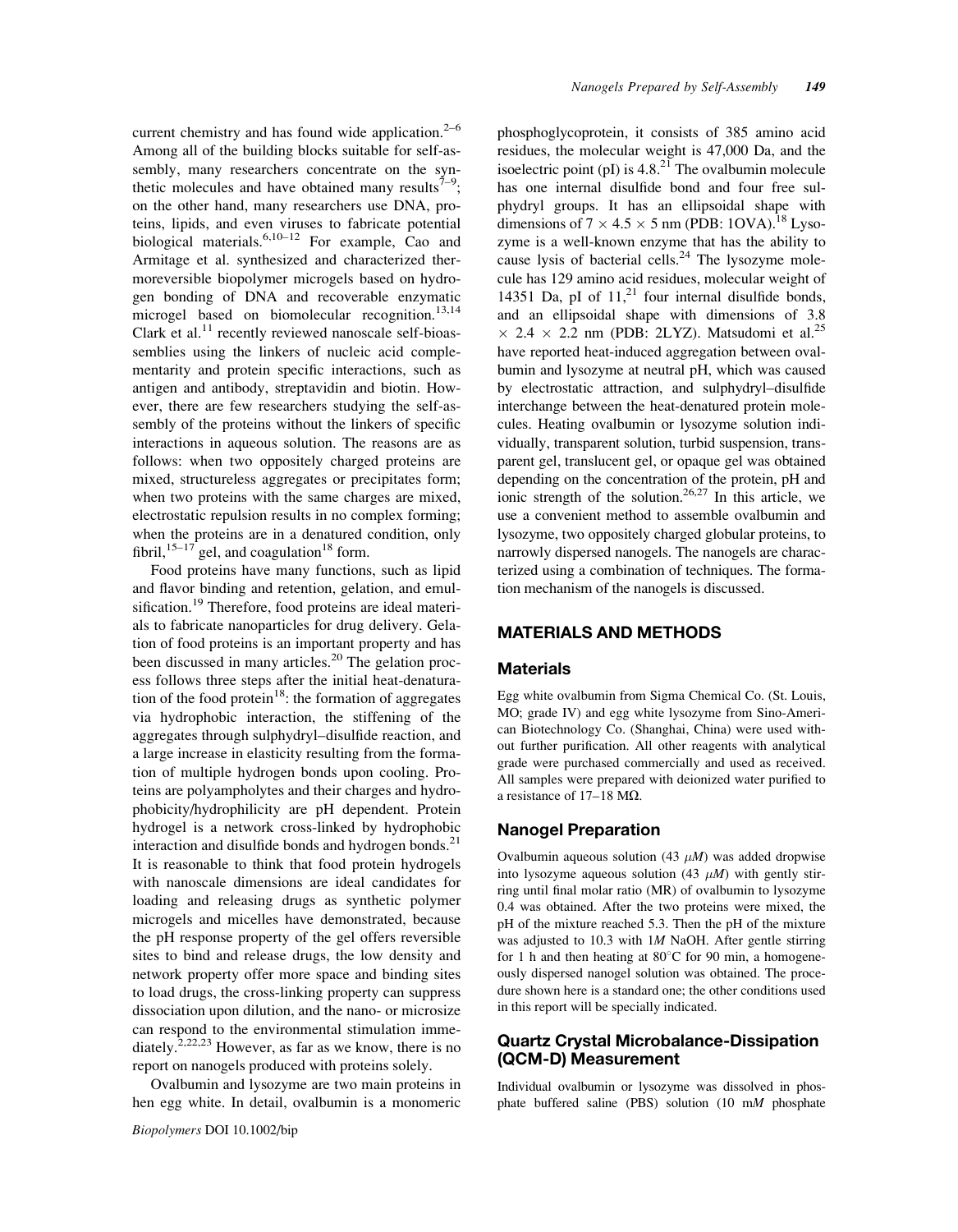buffer with 0.10M ionic strength, pH 7.2 or 10.3) to obtain ovalbumin- or lysozyme-buffered solution with a concentration of 71.4  $\mu$ M. QCM-D measurements were performed on a commercial multifrequency quartz crystal microbalance Q-Sense D300 (Q-Sense AB, Gothenburg, Sweden). Goldcoated electrode was cleaned in a 1:3 mixture of  $H_2O_2$  and  $H<sub>2</sub>SO<sub>4</sub>$  at 80°C for 30 min and rinsed with deionized water, acetone, and ethanol in sequence, then immersed into freshly prepared  $1 \times 10^{-4} M$  1-dodecanethiol [HS(CH<sub>2</sub>)<sub>11</sub>CH<sub>3</sub>] absolute ethanol solution for 18 h under gentle stirring. The modified electrode was washed with ethanol and deionized water, and subsequently exposed to moderate nitrogen gas flow to dry. After mounting the dodecanethiol-modified electrode, the initial resonant frequency  $f$  and dissipation factor  $D$  were recorded as the baseline, then lysozyme PBS solution flowed through the modified electrode surface. After a period of deposition of lysozyme, the electrode was flushed with PBS solution, and then the ovalbumin PBS solution flowed through the lysozyme-absorbed electrode surface followed by a washing step.

#### Dynamic Light Scattering (DLS) Measurement

Malvern Autosizer 4700 (Malvern Instrument, Worcs, UK) equipped with a multi- $\tau$  digital time correlator (Malvern PCS7132) and Compass 315M-100 Diode-Pumped Laser (Coherent, Inc., Santa Clara, CA; output power >100 mW,  $\lambda_0$  = 532 nm) as light source was used to perform the DLS measurement. The linewidth distribution  $G(\Gamma)$  was calculated from the Laplace inversion of the measured intensity– intensity time correlation function by a CONTIN program. The polydispersity index (PDI,  $\langle \mu_2/\Gamma^2 \rangle$ ) was also obtained by the CONTIN program.  $G(\Gamma)$  can be converted into the translational diffusion coefficient distribution  $G(D)$  or a hydrodynamic radius distribution  $f(R<sub>h</sub>)$ . All the measurements were performed at  $25^{\circ}$ C and at a scattering angle  $90^{\circ}$ for the purpose of comparing relative changes of the particle size conveniently; thus the hydrodynamic radius obtained was an apparent z-averaged hydrodynamic radius  $\langle R_{\rm h} \rangle$ , simply written as  $R_{\rm h}$ . Real hydrodynamic radius  $\langle R_{\rm h} \rangle_{\rm real}$  was obtained via extrapolating the scattering vector to zero degree scattering angle after a measurement at an angle range from  $90^\circ$  to  $15^\circ$ .

### Static Light Scattering (SLS) Measurement

A modified commercial laser light scattering spectrometer (ALV/SP-125, Laservertriebsgesellschaft, Langen, Germany) equipped with a multi- $\tau$  digital correlator (ALV-5000) and a solid-state laser (DPY425II, ADLAS, Lübeck, Germany; output power  $\sim$  400 mW at  $\lambda_0 = 532$  nm) was used to perform static light scattering measurement. The z-averaged root mean square radius of gyration  $(\langle R^2_g \rangle^{1/2}$  or simply written as  $\langle R_{\rm g} \rangle$  can be determined from the angular dependence of the Rayleigh ratio.<sup>28</sup> The solutions with the concentration of  $9.47 \times 10^{-5}$  g/mL were cleaned using

0.8  $\mu$ m Millipore Millex-LCR filter to remove dust. The measurement was performed at  $25^{\circ}$ C with the angles from 15° to 60° at an interval of 1°. The  $dn/dC$  value of 0.167 was determined using an Optilab DSP differential refractometer (Wyatt Technology Corporation, Santa Barbara, CA).

## Transmission Electron Microscopy (TEM) **Measurement**

TEM imaging was performed on a Philips CM 120 electron microscope (FEI Company, Hillsboro, OR) at an accelerating voltage of 80 kV. The specimens were prepared by dropping solution onto copper grids coated with carbon film and followed by natural drying or lyophilization.

### f-Potential Measurement

 $\zeta$ -Potential measurement was carried out at 25 $\degree$ C with Zeta-Sizer Nano ZS90 (Malvern Instrument, Worcs, UK) equipped with MPT-2 Autotitrator and 4 mW He-Ne Laser  $(\lambda_0 = 633 \text{ nm})$  based on the technique of Laser Doppler Electrophoresis. The electrophoresis mobility  $U_F$  was measured and the zeta potential  $\zeta$  was calculated by the Henry equation,<sup>29</sup>  $U_E = (2\varepsilon \zeta/3\eta)f(ka)$ , where  $\varepsilon$ ,  $\eta$ ,  $f(ka)$  were the dielectric permittivity of the solvent, viscosity of the solution, and Henry's function. The value of  $f(ka)$  here was determined to be 1.5, according to Smoluchowski approximation.<sup>30,31</sup>

### Isolating Nanogels from Solution Using a High Flow Ultrafiltration Membrane

Samples filled in Microcon YM-100 [molecular weight cutoff:  $1 \times 10^5$ ; Millipore (Shanghai) Trading Co., Ltd., Shanghai, China] vessels were centrifugated at  $3000 \times g$  for 15 min to isolate nanogels from solution. The individual protein molecules ( $M_{\rm w}$  <  $1 \times 10^5$ ), which did not take part in the nanogel assembly, flowed through the membrane and were collected as filtrate; the nanogels remained in vessels.

#### Gel Electrophoresis

Sodium dodecyl sulfate–polyacrylamide gel electrophoresis (SDS-PAGE) was carried out on a gel electrophoresis apparatus (JM250, JM-X Scientific Company, Dalian, China). The gel was stained with Coomassie Brilliant Blue and the protein content in each track was analyzed using the standard gray scale analysis method provided by Origin software (OriginLab Corp., Northampton, MA).

### RESULTS

#### Nanoparticle Preparation

As mentioned above, the pI is 4.8 for ovalbumin and 11 for lysozyme. The electrostatic attraction between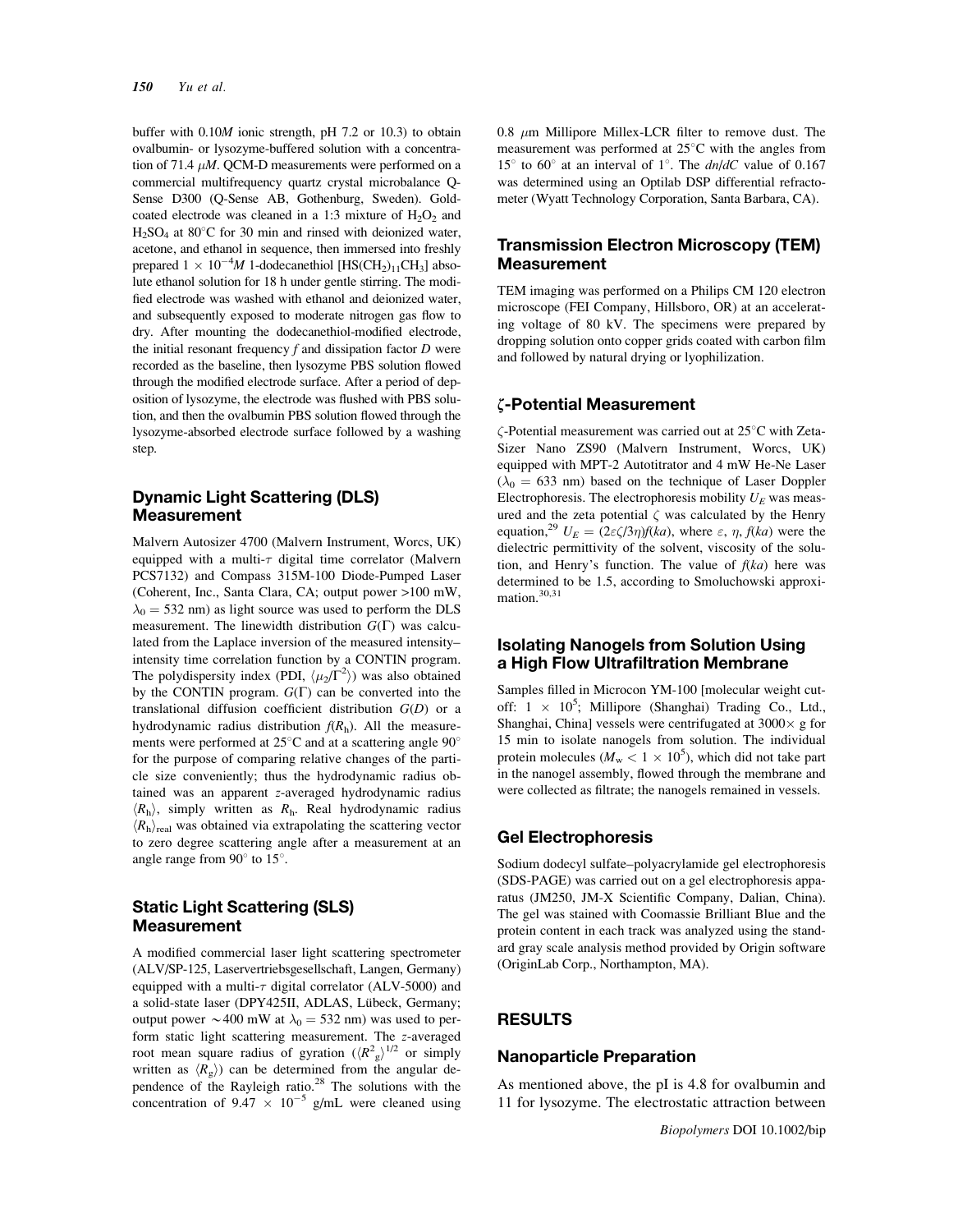

FIGURE 1 QCM response for the sequential adsorption of lysozyme and ovalbumin onto 1-dodecanethiol modified gold electrode surface at pH 7.2 (A) and pH 10.3 (B). The markers denote the protein or buffer added: a1, lysozyme (pH 7.2); a2, PBS (pH 7.2); a3, ovalbumin (pH 7.2); a4, PBS (pH 7.2); b1, lysozyme (pH 10.3); b2, PBS (pH 10.3); b3, ovalbumin (pH 10.3); b4, PBS (pH 10.3).

these two proteins may occur in the pH range of 4.8– 11, where they carry opposite charges; when solution pH is close to the pI value of lysozyme, the electrostatic attraction or electrostatic repulsion between these two proteins may be weak because the net charges of lysozyme is about zero. This speculation is proved by QCM-D study in which the response signal changes of resonant frequency  $f$  and dissipation factor D are generally assumed to be proportional to the mass of substance bound to the electrode surface. $32$ Figure 1 shows resonant frequency f response for the sequential adsorption of lysozyme and ovalbumin onto the 1-dodecanethiol modified gold electrode surface at pH 7.2 (A) and pH 10.3 (B). The adsorption of ovalbumin on the lysozyme adsorbed surface at pH 7.2 is totally different from that at pH 10.3: ovalbumin strongly interacts with the adsorbed lysozyme at pH 7.2 but does not so at pH 10.3. This result means that there is strong electrostatic attraction between

ovalbumin and lysozyme at pH 7.2, but the attraction does not exhibit at pH 10.3. In theory, the electrostatic attraction exists because the pI is 4.8 for ovalbumin and 11 for lysozyme; possibly, the attractive interaction is too weak to overcome translational entropy loss to immobilize ovalbumin at pH 10.3. Besides, Figure 1 shows that the lysozyme adsorbed on electrode surface is smaller at pH 10.3 than that at pH 7.2. This is because the gold electrode surface carries negative charges, although it is modified with 1 dodecanethiol  $[HS(CH_2)_{11}CH_3]$  and the net positive charges of lysozyme decrease to near zero when the pH varies from 7.2 to 10.3. So, the decrease of electrostatic attraction between the electrode and lysozyme causes the decrease of the adsorption of lysozyme at pH 10.3.

However, we found that it was impossible to produce homogeneously dispersed particles composed of ovalbumin and lysozyme by simply mixing their solutions at any pH and any ratio directly. For example, when the two proteins were mixed at acidic pH, which is close to the pI of ovalbumin, or mixed at alkaline pH, which is close to the pI of lysozyme, the resultant mixture was transparent, suggesting that soluble complexes formed or there was no complexes formed because of the electrostatic repulsion between ovalbumin and lysozyme; when the two proteins were mixed at neutral pH, the precipitation occurred because of strong electrostatic attraction.

After heat treatment, the interactions between the two proteins are more complicated. Generally, heatinduced protein denaturation causes proteins to lose their compact structure, to expose their hydrophobic residues to the surface, and to exchange their disulfide bonds,<sup>26</sup> resulting in intermolecular hydrophobic interactions and disulfide bonds. These usually produce permanent or irreversible combination between protein molecules. Our experiment has proven that ovalbumin or lysozyme alone cannot form homogeneous nanoparticles by heat treatment at any condition. We found that heating at acidic pH, coagulation and transparent solution occurred for ovalbumin and lysozyme, respectively, while transparent solution and coagulation occurred for ovalbumin and lysozyme respectively after the heat treatment at alkaline pH. These results are the same as reported in the literature $26,27$  indicating that when protein is heated at the pH away from its pI, electrostatic repulsion makes protein molecules move away from each other; when protein is heated at the pH close to its pI, the protein molecules tend to aggregate.

Furthermore, we could not obtain homogeneous particle dispersion by mixing ovalbumin and lysozyme at any pH directly and then heating the mixture.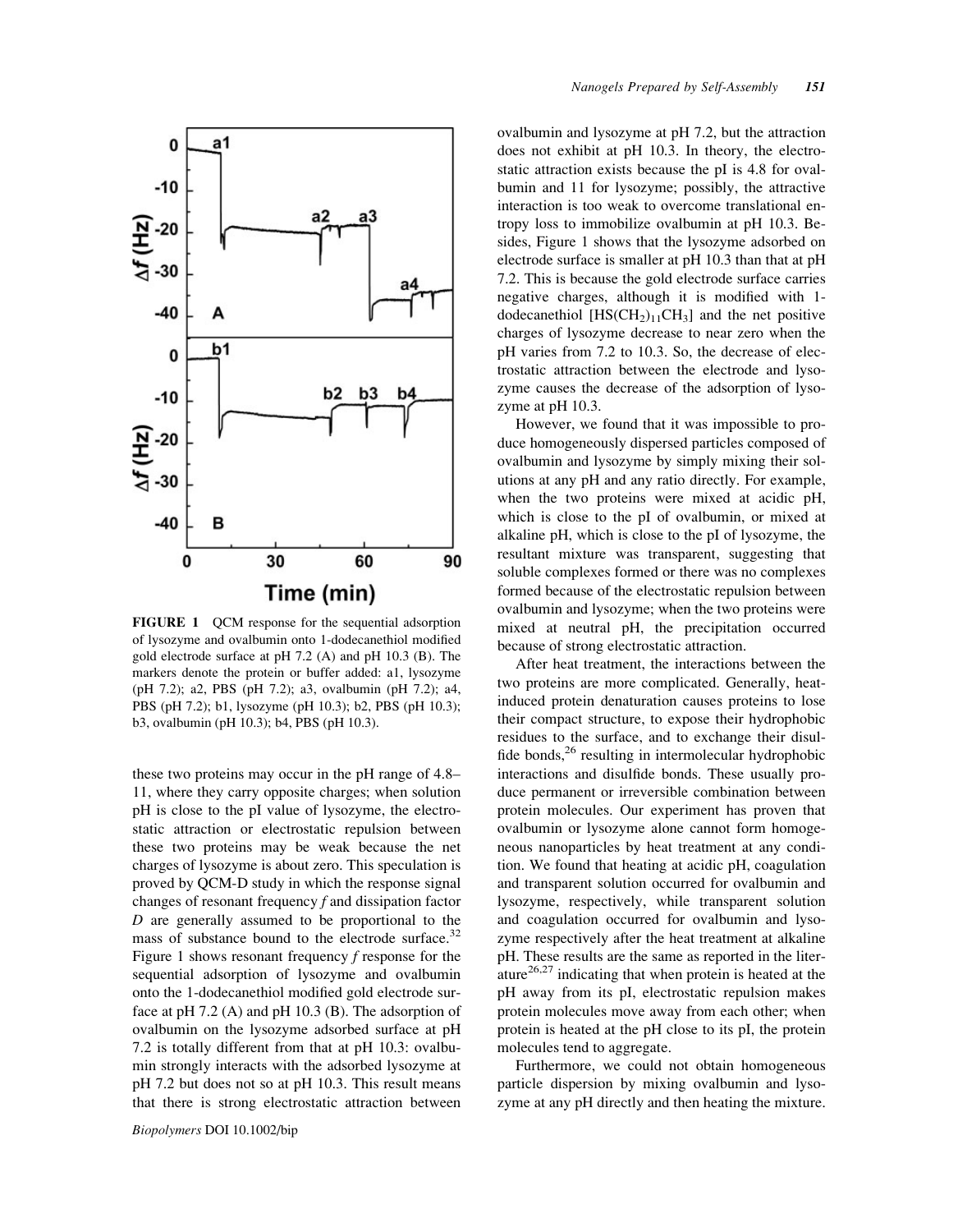For example, when the proteins were mixed at pH 10.3 and then heated, ovalbumin could not prevent lysozyme from coagulation because there was no significant electrostatic attraction between them as proven by QCM study (Figure 1). Similarly, coagulation happened when mixing the solutions at pH 5.3 and then heating the mixture. In addition, our and other groups' studies have found that lysozyme made insoluble aggregates with ovalbumin after heat treatment at neutral  $pH<sub>1</sub><sup>25,33</sup>$ 

During the experiments, we found that when the pH of the mixture was adjusted from acidic to neutral pH, the aggregates occurred; if the mixture were left at neutral pH for an hour or so, precipitation happened; when the pH of the mixture was further adjusted to the alkaline range and then the mixture stirred, the precipitates gradually dissociated. To obtain a homogeneous complex particle solution, we developed a three-step procedure: ovalbumin and lysozyme solutions were mixed at acidic pH, the mixture pH was adjusted to alkaline, and then subsequently stirred and heated for 90 min at  $80^{\circ}$ C, which is above the denaturation temperature of the proteins. Scheme 1 illustrates the summary results of heating individual ovalbumin, lysozyme, and their mixture at different pHs. The following study is to explore the suitable conditions for the particle preparation, which are pH, molar ratio of the two proteins, and stirring time.

After the two proteins were mixed with the molar ratio of ovalbumin to lysozyme (MR) 0.4, the mixture pH was 5.3 naturally. Then the mixture pH was adjusted to different alkaline values. Afterwards, the mixture at a given pH was stirred for 60 min and



SCHEME 1 Summary results of heating individual ovalbumin, lysozyme, and their mixtures at different pHs. The protein concentration is 43  $\mu$ M for each sample.

Table I DLS Result of the Particle Solutions Prepared at Different  $pHs<sup>a</sup>$ 

| pH   | Intensity<br>(Kcps) | $Rh$ (nm) | <b>PDI</b> |
|------|---------------------|-----------|------------|
| 8.0  | 126                 | 1146      | 1.00       |
| 8.6  | 145                 | 573       | 0.77       |
| 9.0  | 119                 | 479       | 1.00       |
| 9.5  | 162                 | 302       | 0.37       |
| 10.0 | 279                 | 128       | 0.14       |
| 10.3 | 378                 | 77        | 0.14       |
| 10.5 | 153                 | 70        | 0.26       |

<sup>a</sup> The particle samples were produced by mixing ovalbumin and lysozyme solutions at pH 5.3 with MR 0.4, stirring at indicated pH for 60 min, and heating at  $80^{\circ}$ C for 90 min.

heated at  $80^{\circ}$ C for 90 min. Table I shows the result of DLS measurement for the final particle solutions. The data show that the size of the resultant particles is strongly dependent on the medium pH. At pH 10.3, the scattering light intensity goes up to its maximum, the hydrodynamic radius  $(R_h)$  is about 77 nm, which is close to its minimum, and the polydispersity index (PDI) is minimum, suggesting that the particle number is the largest and the particle solution is homogeneous. When the pH is lower than 9.5 and higher than 10.5, the particle solutions exhibit much lower scattering light intensity and larger PDI (multiple particle peaks). These results demonstrate that the pH of 9.5– 10.5 is suitable and pH 10.3 is optimal for the particle preparation.

The interaction of ovalbumin with lysozyme depends on not only pH but also MR. Table II shows the influence of MR in the particle preparation on the

Table II DLS Result of the Particle Solutions Prepared with Different MR of Ovalbumin to Lysozyme<sup>a</sup>

| MR  | Intensity<br>(Kcps) | $R_{\rm h}$ (nm) | PDI  |
|-----|---------------------|------------------|------|
|     |                     |                  |      |
| 0.1 | 98                  | 315              | 0.36 |
| 0.2 | 150                 | 175              | 0.16 |
| 0.3 | 212                 | 145              | 0.15 |
| 0.4 | 321                 | 77               | 0.14 |
| 0.5 | 302                 | 81               | 0.15 |
| 0.6 | 287                 | 78               | 0.16 |
| 0.7 | 215                 | 65               | 0.15 |
| 0.8 | 92                  | 61               | 0.37 |
| 0.9 | 68                  | 65               | 0.51 |
| 1   | 67                  | 60               | 0.39 |

<sup>a</sup> The particle samples were produced by mixing the protein solutions at pH 5.3, adjusting the pH to 10.3, stirring for 60 min, and heating at  $80^{\circ}$ C for 90 min.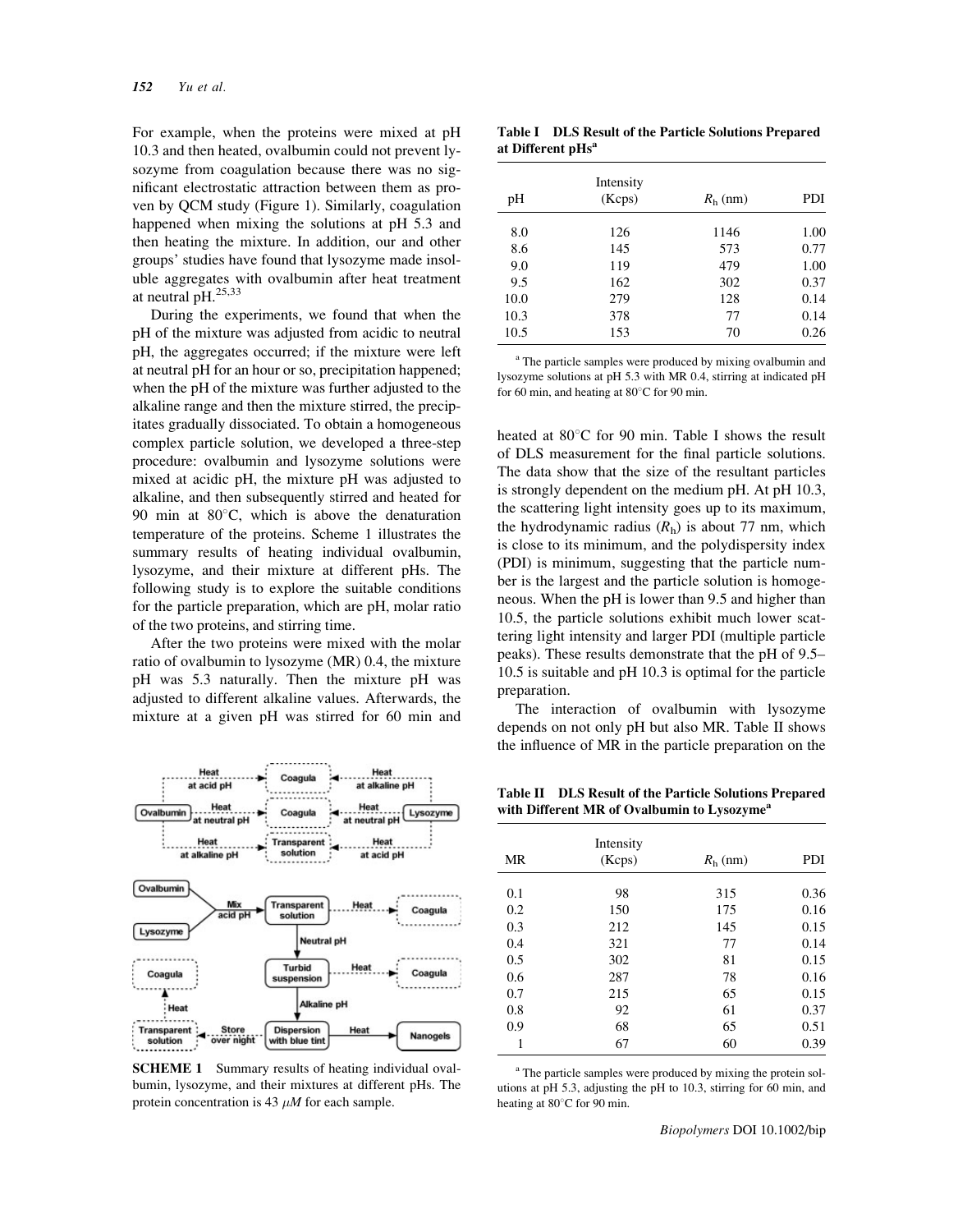scattering light intensity,  $R<sub>h</sub>$ , and PDI of the particles. All the samples have the same concentration, 43  $\mu$ M. The data in Table II show that as MR increases, the intensity increases initially and reaches the maximum at MR 0.4, then decreases sharply. Table II also shows that when MR increases the particle size decreases rapidly at first then changes insignificantly when MR exceeds 0.4. As we know, the scattering light intensity is related to particle number, particle size, and refractive index difference between solution and particle. We notice that at MR 0.4, the particle size is close to the minimum while the intensity reaches its maximum, which means that the self-assembly of these two proteins at MR 0.4, i.e., the weight ratio of ovalbumin to lysozyme 1.3, is most effective. In fact, in a broad MR range of 0.2–0.7, we can obtain stable particle solution with a narrow size distribution.

In order to understand the influence of the stirring time at pH 10.3 before the heat treatment on the final particle dispersion, the dependence of the particle size distribution and scattering light intensity on the stirring time were investigated (Figure 2). The DLS results show that the  $R_h$  value of about 77 nm does not change significantly from 0 to 330 min stirring, but the intensity decreases sharply, aggregation peak begins to appear after 120 min stirring, and more and larger aggregates appear when further increasing the stirring time, suggesting a decrease of the particle number. The stirring speed does not have definitive influence on the particle size. The reason is that similar results can be obtained whether the samples undergo standing or stirring at pH 10.3. Therefore,



FIGURE 2 The influence of stirring time at pH 10.3 before heating on the particle size and scattering light intensity. The samples were prepared according to the standard procedure but with different stirring time before heating at pH 10.3. Inset is the size distributions of the particles prepared with 60 and 120 min stirring.

Biopolymers DOI 10.1002/bip



FIGURE 3 Time course of the hydrodynamic radius and polydispersity index of the particles. The sample was produced using the standard method.

we choose gentle stirring at pH 10.3 for 60 min as a standard stirring condition.

The observation above reveals a suitable condition for the preparation of homogeneous ovalbumin–lysozyme nanoparticle dispersion. The particles studied below were produced using this standard process: the two protein solutions were mixed at pH 5.3 with MR 0.4; the mixture solution was adjusted to pH 10.3 and then subsequently stirred for 60 min and heated at  $80^{\circ}$ C for 90 min. The particles produced using this standard process are very stable and reproducible: the  $R_h$  is 77  $\pm$  10 nm; PDI is 0.14  $\pm$  0.04; the error bar of the scattering light intensity is about 5%. Figure 3 displays the changes of  $R_h$  and PDI of the particles with storage time. It is interesting to find that a reproducible  $f(R<sub>h</sub>)$  of the particles was obtained when it was monitored over a period as long as 120 days. This is no doubt a valuable character of the nanoparticles and provides a possibility for practical applications. Another advantage is that the particles can be stored as lyophilized powder and the sample does not change its size distribution very much after lyophilization and rehydration. Figure 4 shows that the intensities of the lyophilized and original particle solutions are somewhat different; perhaps, a limited aggregation exists after the lyophilized particle powder was directly dispersed in water.

# Morphology and Hydrogel Structure of the Nanoparticles

The apparent hydrodynamic radii shown above were all measured at a scattering angle  $90^\circ$  because it is very convenient to compare the relative changes of the size in the exploring process of the particle preparation. Considering the relative large particle size, the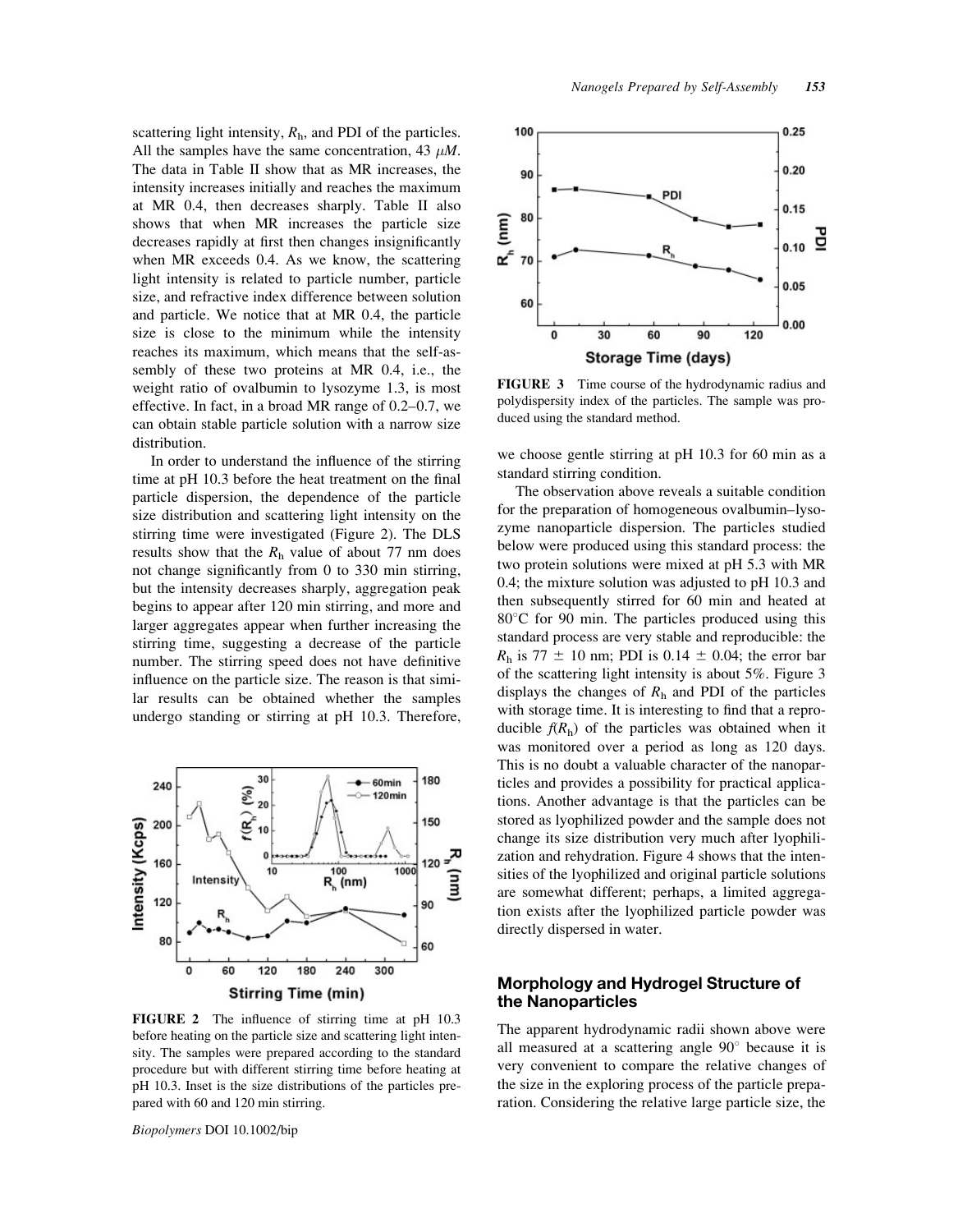

FIGURE 4 Size distributions of the particles before and after lyophilization. The sample was produced using the standard method.

angular dependence of diffusion coefficient was investigated and the z-averaged real hydrodynamic radius  $\langle R_{\rm h} \rangle_{\rm real}$ , 112 nm, was obtained for the particles prepared using the standard method.

The particle size and morphology can be verified by TEM imaging. Figure 5 shows that the particles are spherical and some particle aggregates exist. The aggregates might occur during the drying process because DLS measurements showed a narrow particle size distribution (PDI 0.14) in solution. A statistics on the particle size gives an average diameter of 80 nm, which is much smaller than that measured by the DLS (real hydrodynamic diameter 224 nm). This can be attributed to the shrinkage of the particles after water evaporation because DLS provides the data for the particles swollen in solution, while TEM shows the image of dried particles. The volume of the



FIGURE 5 TEM images of the particles obtained using the standard method. The scale bar is (A) 1  $\mu$ m and (B) 100 nm.

particles shrinks about 22 times, that is, the swelling ratio of the particles is 22. The high shrinkage indicates that the particles have a low-density structure and can contain a large amount of water in it.

A combination of dynamic and static light scattering can provide information on the particle structure. The ratio  $\langle R_{\rm g} \rangle / \langle R_{\rm h} \rangle_{\rm real}$  is a sensitive structure parameter: 0.774 for a uniform hard sphere; 1.5 for a random coil; 1.1 for a hyberbranched cluster, a hollow sphere or a micelle with low density structure.<sup>28,34,35</sup> From the angular dependence of diffusion coefficient,  $\langle R_{\rm h} \rangle_{\rm real}$  112 nm was obtained via DLS measurement as mentioned above; from the angular dependence of Rayleigh ratio,  $\langle R_g \rangle$  124 nm was calculated through static light scattering measurement. Therefore, the ratio of  $\langle R_g \rangle / \langle R_h \rangle_{\text{real}}$  1.1 was obtained for the particles. As atomic force microscopy (data not shown) and TEM (Figure 5) results exclude hollow structure, we are inclined to think that the particles have a low-density structure. Considering that the particles contain a large amount of water and both ovalbumin and lysozyme can form hydrogel on heat treatment, we tend to think that the particles have a nanogel structure, i.e., the hydrogel structure with nanoscale.

### Core-Shell Structure of the Nanoparticles

Figure 6 displays  $\zeta$ -potential curves of ovalbumin, lysozyme, and their mixture with MR 0.4, and the particles produced using standard process. The native lysozyme molecules are too small to be detected, and heat-denatured lysozyme solution, in which some aggregates existed, was used in  $\zeta$ -potential measurement. Therefore, the  $\zeta$ -potential data of lysozyme can



FIGURE 6  $\zeta$ -Potentials of ovalbumin, lysozyme, their mixture with MR 0.4, and the particles with MR 0.4 produced using the standard method.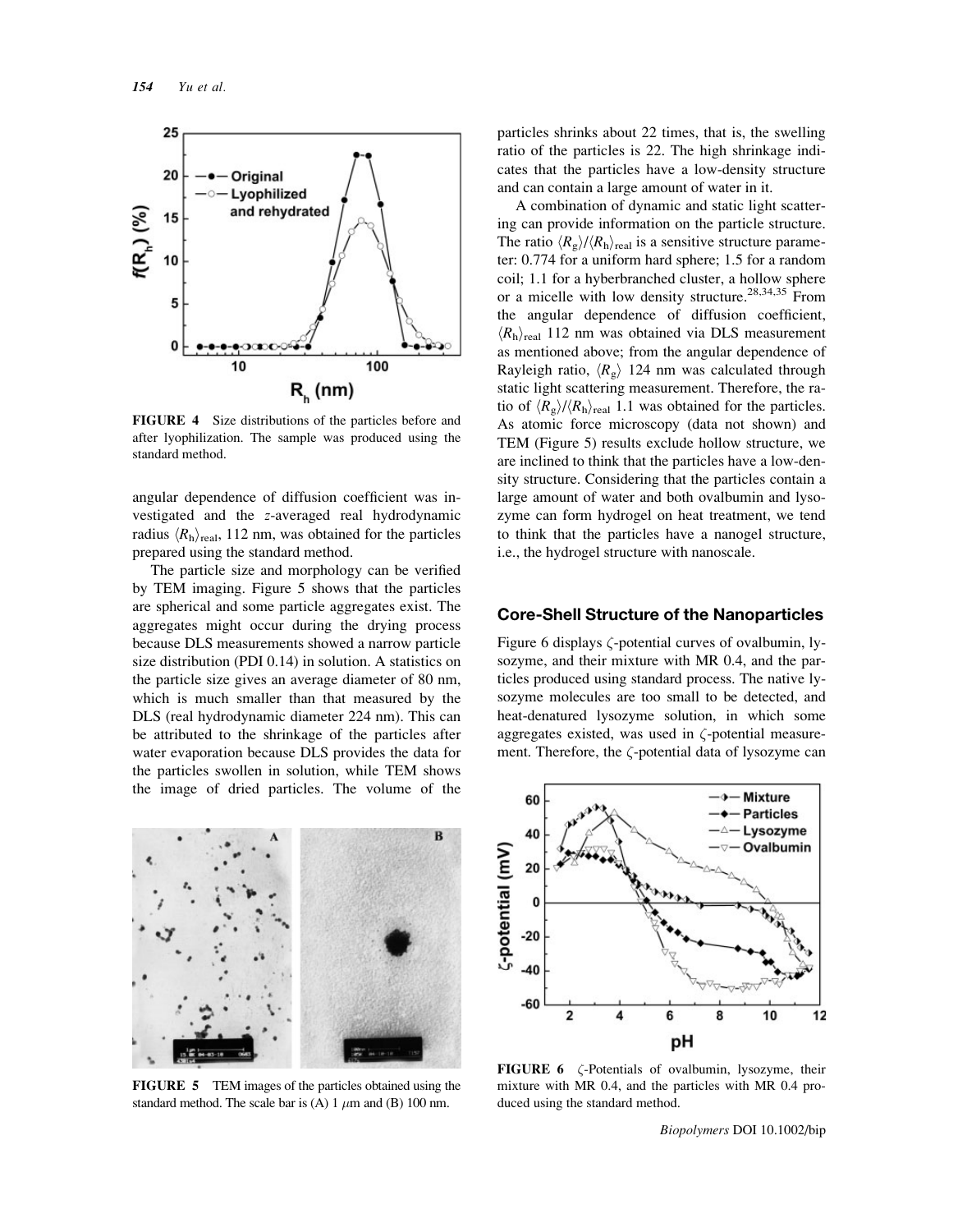

FIGURE 7 The pH dependence of the hydrodynamic radius of the particles. The particle sample was prepared using the standard method.

only be used qualitatively. The  $\zeta$ -potential of the mixture is zero at pH 7.0, which is close to the average  $pH$  value of the zero  $\zeta$ -potentials of the individual ovalbumin and lysozyme. However, the  $\zeta$ -potential curve of the particles with MR 0.4 is different from the corresponding mixture and it is closer to the curve of ovalbumin: the particles carry net positive charges when pH is lower than 5.2 and carry net negative charges when pH is higher than 5.2. These results suggest that ovalbumin molecules are enriched on the particle surface and lysozyme molecules are shielded by ovalbumin molecules; therefore, lysozyme molecules cannot influence the  $\zeta$ -potential of the particles significantly. Compared with the  $\zeta$ -potential curves of the mixture and the corresponding particle solution, we can conclude that a molecular rearrangement in which ovalbumin molecules transfer to the particle surface took place when the pH of the mixture was changed from 5.3 to 10.3 and subsequently the mixture heated.

The absolute value of the  $\zeta$ -potential of the particles in the pH range of 3–7 is not large enough to stabilize the particles in the solution, so secondary aggregation and precipitation occur in this pH range (Figure 7). Interestingly, the precipitates can be redispersed when the pH of the solution is out of this range, i.e., the particles display a pH-dependent reversible aggregation–dispersion transition. On the other hand, the particles do not dissociate over the pH range we studied, and the particles do not change their size when the solution pH is changed from 7.5 to 11.6, where the electrostatic attraction between ovalbumin and lysozyme is changed to electrostatic repulsion. As mentioned above, there are intermolecular hydrophobic interactions, disulfide bonds, and hydrogen bonds formed on heating the protein solution, $18,25$  that is, every globular protein molecule is linked by the multiple intermolecular interactions in the particles. So it is understandable that the particles can keep their structure even if there is electrostatic repulsion inside.

High flow ultrafiltration membrane (molecular weight cutoff:  $1 \times 10^5$ ) was used to separate the free protein molecules, if there is any, from the particles. The filtrate, the original particle solution, the individual ovalbumin and lysozyme solution were analyzed with SDS-PAGE after the samples were treated by the sample-loading buffer containing SDS and  $\beta$ -mercaptoethanol to break intermolecular hydrophobic interaction and disulfide bonds.<sup>36</sup> Two batches of the particle samples and their corresponding filtrates were prepared, and SDS-PAGE analysis results are shown in Figure 8. The sample concentrations were 2.0 mg/mL for ovalbumin, lysozyme, and particle-dispersed solution, respectively. The sample volume was 20.0  $\mu$ L for each sample lane. Figure 8 shows that no protein can be detected in the filtrate lane,



FIGURE 8 SDS-PAGE analysis of individual ovalbumin and lysozyme solution, the particle solutions, and their corresponding filtrates. The particle samples prepared using the standard method were filtrated through ultrafiltration membrane (molecular weight cutoff:  $1 \times 10^5$ ). The samples are ovalbumin (lane 1), lysozyme (lane 2), particle solutions (lane 3, 6), and the corresponding filtrates of the particles (lane 4, 7). Lane 5 is molecular marker (14.4, 18.4, 25.0, 35.0, 45.0, 66.2, 116.0 kDa).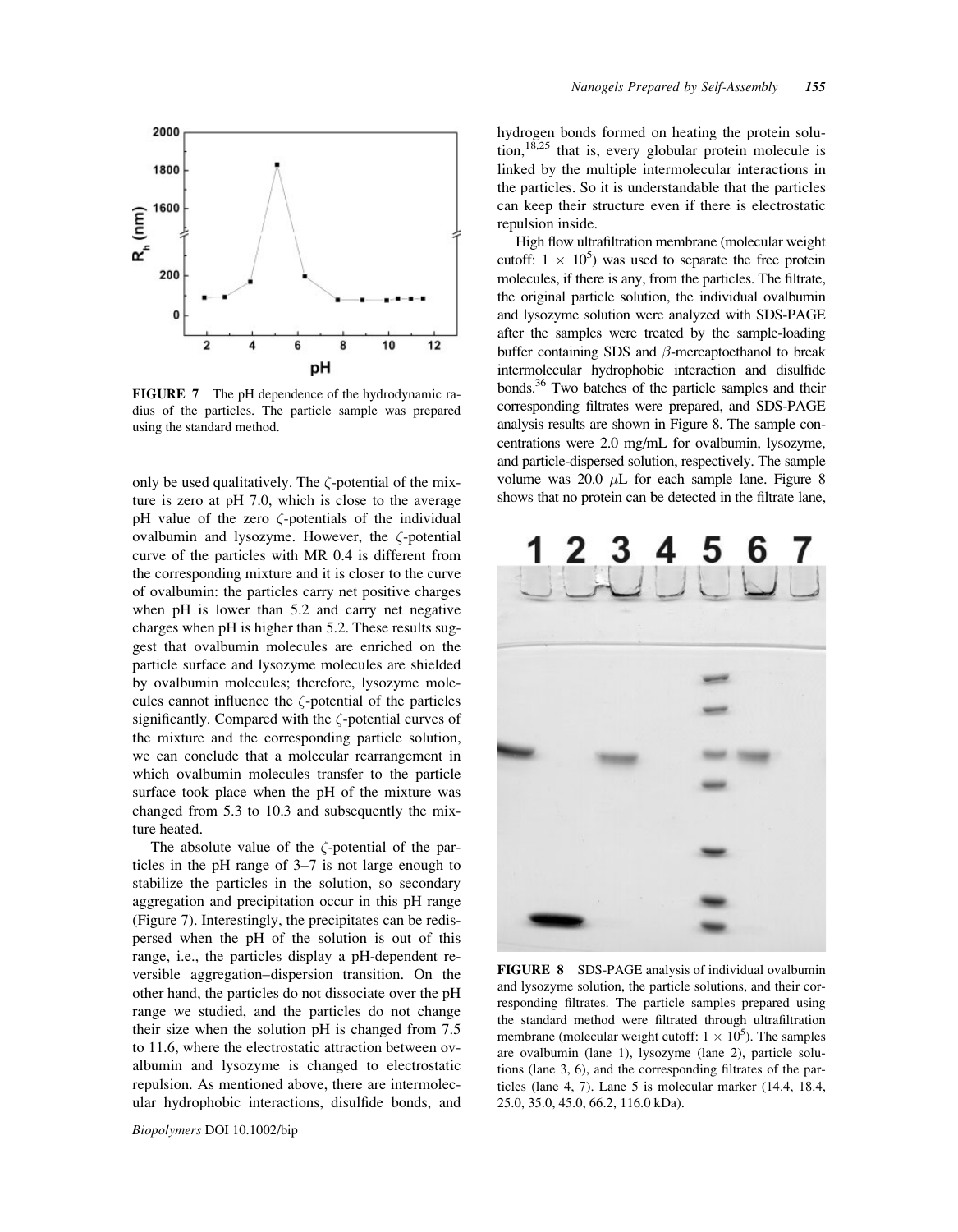which means that all the protein molecules have taken part in the assembly. For the particle solution lane, only the ovalbumin band appears; the remains appear in the sample hole and they are too large to enter the stack gel. The amount of ovalbumin band appearing in the particle lane is about 70% analyzed using the standard gray scale analysis method.

In our study, we found that the electrophoresis results were similar for the particle samples treated with SDS and  $\beta$ -mercaptoethanol loading buffer for different times, that is, about 70% ovalbumin came off from the particles. To further clarify that only ovalbumin can come off when the sample reaches equilibrium, another method was used: the particle sample reacted with 0.5% SDS and 10 mM reducing agent DL-dithiothreitol (DTT) for different times to break down the hydrophobic interaction and disulfide bonds,<sup>37</sup> then DLS measurement was performed. For the sample reacted with SDS and DTT for less than 1 h, the  $R_h$  increases from 68 to 115 nm and the intensity decreases from 163 to 92 Kcps compared with the original particle sample. After treating the sample with SDS and DTT for 48 h, the intensity further decreases to 67 Kcps and  $R<sub>h</sub>$  further increases to 128 nm. The larger  $R_h$  and the weaker intensity imply that the particles aggregate and the particle number decreases after treating with SDS and DTT.

As we know, pH 10.3 is close to the pI of lysozyme but far from the pI of ovalbumin; therefore, the gel structure of ovalbumin is much looser and weaker than that of lysozyme, according to the globular protein gelation theory.26 Obviously, ovalbumin gel is easier while lysozyme gel is hard to break down by SDS and DTT/ $\beta$ -mercaptoethanol. Only 70% ovalbumin can come off from the particles, suggesting that 70% ovalbumin molecules are in the shell of the particles and can react with SDS and DTT, and the other ovalbumin molecules may be trapped in the lysozyme networks. After ovalbumin molecules in the shell of the particles came off, the particle core did not carry enough net charges at pH 10.3 and secondary aggregation happened, resulting in the increase of  $R<sub>h</sub>$  and the decrease of the intensity. This result indicates that ovalbumin molecules preferentially locate on the particle surface while lysozyme molecules preferentially locate in the core of the particles. This conclusion is consistent with the fact that the  $\zeta$ -potential curve of the particles is closer to that of ovalbumin (Figure 6).

#### **DISCUSSION**

Figure 2 shows that aggregation peak begins to appear after 120 min of stirring. More and larger aggregates

appear when further increasing the stirring time. After 330 min of stirring, macroscopical coagulation appears. The SDS-PAGE result shows that about 10% of ovalbumin molecules are detected in the filtrate lane of the sample with 120 min of stirring (data not shown), suggesting that about 10% free ovalbumin molecules exist in the particle dispersion. Increasing the stirring time further, free ovalbumin molecules increase in the particle solution. Combining this with DLS and SDS-PAGE results, we can conclude that the homogeneous ovalbumin–lysozyme complexes formed during the process of changing mixture pH from acidic to neutral play an important role in the particle formation. The complexes undergo a molecular rearrangement at pH 10.3: there is no significant electrostatic attraction between negatively charged ovalbumin and about zero-charged lysozyme, so ovalbumin molecules tend to keep away from each other while lysozyme molecules tend to associate. If ovalbumin–lysozyme complexes formed at neutral pH are left at pH 10.3 for more than 330 min, the decrease of ovalbumin molecules in the complexes results in coagulation after heat treatment. This result is similar to the case of mixing the two proteins directly at pH 10.3 and then heating the mixture. In our particle preparation, the ovalbumin–lysozyme complex solution was heated at pH 10.3 after 60 min stirring, where lysozyme gelated to form a charge-neutral core and the peripheral ovalbumin molecules which carry large amount of negative charges prevented lysozyme molecules from coagulation.

The behavior of the particles in physiological pH 7.4 PBS solution (10 mM phosphate buffer with 160 mM ionic strength) was studied. The DLS result shows that the particle size distribution with an average  $R_h$  of 92 nm is similar to that in pH 7.4 salt-free water, implying that the particles are stable and do not aggregate in physiological condition. In addition, we conjugated dextran to the surface of the particles with Maillard reaction<sup>38</sup> to improve the dispersibility of the particles in the pH range of 3–7. The results show that the particles conjugated with dextran are dispersible in the pH range we studied and their size is about 80 nm. The details of dextran-modified particles will be published elsewhere.

The particles have a lysozyme-rich core and a ovalbumin-rich shell structure; therefore, the charges of the core and shell depend on the medium pH: both core and shell carry positive charges at pH less than 5 and negative charges at pH higher than 10; at pH around 5 the net charge of the shell is about zero; at a pH range from 5–10 the core carries positive charges and the shell carries negative charges (Scheme 2). The hydrophobicity/hydrophilicity of the particles was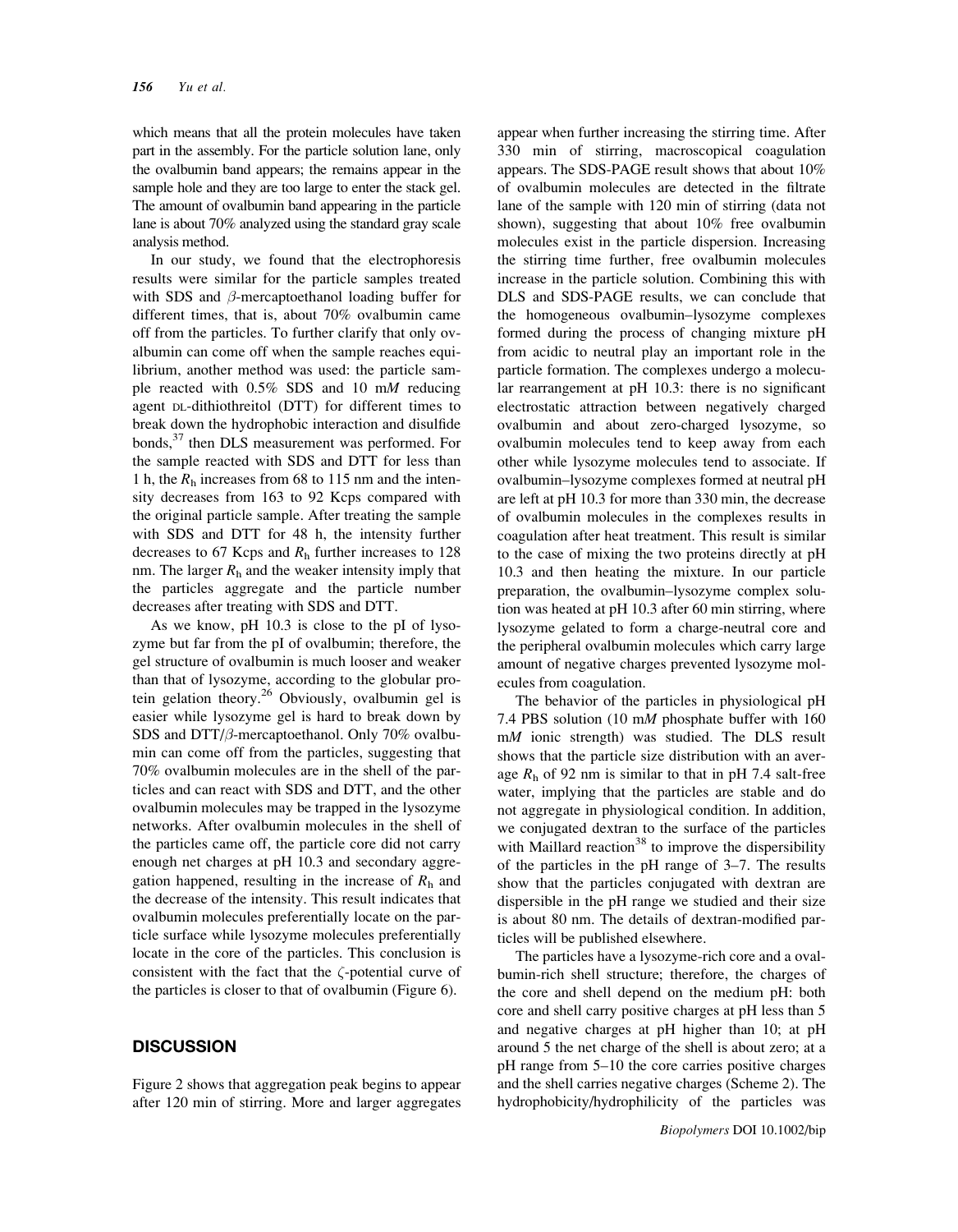

SCHEME 2 Illustration of the charge changes of the nanogels at different pHs.

investigated by examining the intensity ratio of the first to third band  $(I_1/I_3)$  in pyrene fluorescence emission spectrum.<sup>39,40</sup> The samples were prepared by adding pyrene to the particle dispersion to  $10^{-7}M$  and the samples were left at  $4^{\circ}$ C for 48 h to reach equilibrium. The  $I_1/I_3$  value is about 1.36, indicating a relatively hydrophobic environment of pyrene. Benzoic acid, which may interact with the particles through hydrophobic and electrostatic interactions, was used as a model drug. The loading was performed at pH 5 by adding 15 mg lyophilized particle powder into 10 mL of 0.1 mg/mL benzoic acid solution and then leaving the sample at  $4^{\circ}$ C for a few days. Ultravioletvisible (UV-vis) absorption spectra show that benzoic acid can be loaded in the particles, suggesting that the particles are a candidate of drug carriers.

The method used in this study is convenient and effective. We have found that the mechanism can be applied to other oppositely charged protein pairs to prepare nanogels, such as bovine serum albumin– lysozyme, casein–lysozyme,  $\alpha_s$ -casein–ovotransferrin, and ovalbumin–ovotransferrin. The detailed preparation condition for each pair is somewhat different from that for ovalbumin–lysozyme pair because the charges and the denaturation temperature of the proteins are different from each other. For ovalbumin– lysozyme nanogels, both ovalbumin and lysozyme are isolated from hen egg white and no chemicals are used except alkali in the preparation process so the nanogels are edible and nutritional. Furthermore, the nanogel solutions are very stable for long-time storage and the nanogels can be stored as lyophilized powder, so it is very convenient for application.

The financial support of the National Natural Science Foundation of China (NSFC Project 20474009 and 50333010) is gratefully acknowledged.

Supplemental Information. The calculation of z-averaged real hydrodynamic radius and z-averaged root mean square radius of gyration and z-averaged apparent hydrodynamic radius are presented in Supplemental Information.

Biopolymers DOI 10.1002/bip

#### REFERENCES

- 1. Goodsell, D. S. Bionanotechnology: Lessons from Nature; John Wiley & Sons: New York, 2004.
- 2. Kiser, P. F.; Wilson, G.; Needham, D. Nature 1998, 394, 459–462.
- 3. Rosler, A.; Vandermeulen, G. W. M.; Klok, H. A. Adv Drug Deliver Rev 2001, 53, 95–108.
- 4. Elemans, J. A. A. W.; Rowan, A. E.; Nolte, R. J. M. J Mater Chem 2003, 13, 2661–2670.
- 5. Savic, R.; Luo, L. B.; Eisenberg, A.; Maysinger, D. Science 2003, 300, 615–618.
- 6. Yang, L. H.; Liang, H. J.; Angelini, T. E.; Butler, J.; Coridan, R.; Tang, J. X.; Wong, G. C. L. Nat Mater 2004, 3, 615–619.
- 7. Bellomo, E. G.; Wyrsta, M. D.; Pakstis, L.; Pochan, D. J.; Deming, T. J. Nat Mater 2004, 3, 244–248.
- 8. Harada, A.; Kataoka, K. J Controlled Release 2001, 72, 85–91.
- 9. Vauthey, S.; Santoso, S.; Gong, H. Y.; Watson, N.; Zhang, S. G. P Natl Acad Sci USA 2002, 99, 5355– 5360.
- 10. Koltover, I. Nat Mater 2004, 3, 584–586.
- 11. Clark, J.; Singer, E. M.; Korns, D. R.; Smith, S. S. Biotechniques 2004, 36, 992–1001.
- 12. Reedy, C. J.; Gibney, B. R. Chem Rev 2004, 104, 617–649.
- 13. Cao, R.; Gu, Z. Y.; Hsu, L.; Patterson, G. D.; Armitage, B. A. J Am Chem Soc 2003, 125, 10250–10256.
- 14. Cao, R.; Gu, Z. Y.; Patterson, G. D.; Armitage, B. A. J Am Chem Soc 2004, 126, 726–727.
- 15. Veerman, C.; de Schiffart, G.; Sagis, L. M. C.; van der Linden, E. Int J Biol Macromol 2003, 33, 121–127.
- 16. Yonezawa, Y.; Tanaka, S.; Kubota, T.; Wakabayashi, K.; Yutani, K.; Fujiwara, S. J Mol Biol 2002, 323, 237– 251.
- 17. Jimenez, J. L.; Nettleton, E. J.; Bouchard, M.; Robinson, C. V.; Dobson, C. M.; Saibil, H. R. P Natl Acad Sci USA 2002, 99, 9196–9201.
- 18. Mine, Y. Trends Food Sci Tech 1995, 6, 225–232.
- 19. Damodaran, S. In Food Proteins and Their Applications; Damodaran, S., Paraf, A., Eds.; Marcel Dekker: New York, 1997; pp 1–24.
- 20. Arntfield, S. D.; Bernatsky, A. J Agric Food Chem 1993, 41, 2291–2295.
- 21. Oakenfull, D.; Pearce, J.; Burley, R. W. In Food Proteins and Their Applications; Damodaran, S., Paraf, A., Eds.; Marcel Dekker: New York, 1997; pp 111–142.
- 22. Bronich, T. K.; Keifer, P. A.; Shlyakhtenko, L. S.; Kabanov, A. V. J Am Chem Soc 2005, 127, 8236–8237.
- 23. Eichenbaum, G. M.; Kiser, P. F.; Dobrynin, A. V.; Simon, S. A.; Needham, D. Macromolecules 1999, 32, 4867–4878.
- 24. Ibrahim, H. R.; Higashiguchi, S.; Juneja, L. R.; Kim, M.; Yamamoto, T. J Agric Food Chem 1996, 44, 1416–1423.
- 25. Matsudomi, N.; Yamamura, Y.; Kobayashi, K. Agric Biol Chem 1986, 50, 1389–1395.
- 26. Doi, E.; Kitabatake, N. In Food Proteins and Their Application; Damodaran, S., Paraf, A., Eds.; Marcel Dekker: New York, 1997; pp 325–340.